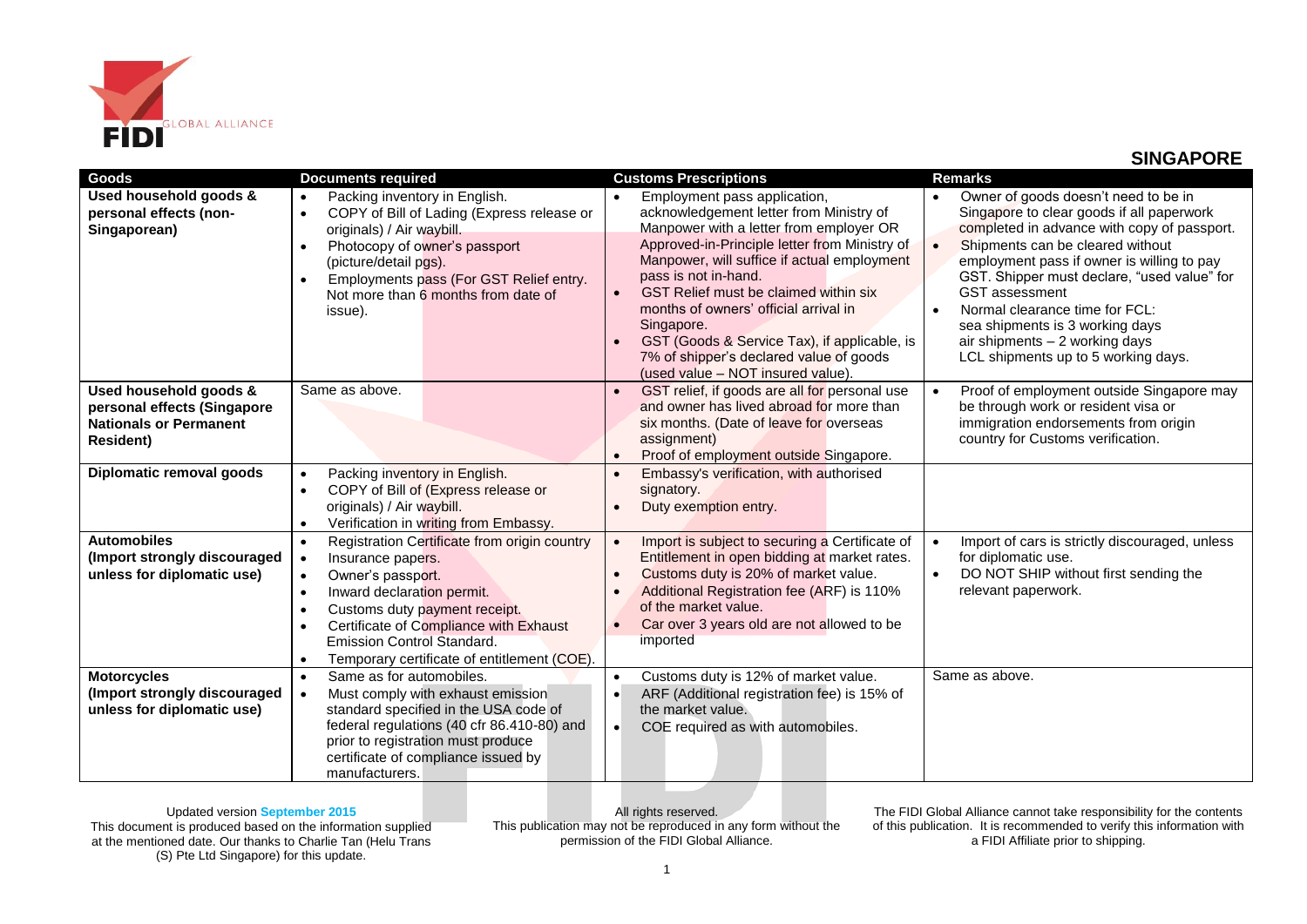

## **SINGAPORE**

| <b>Goods</b>                                                                                                                                       | <b>Documents required</b>                                                                                                                          | <b>Customs Prescriptions</b>                                                                                                                                           | <b>Remarks</b>                                                                                                                                                                                                                                                                                                                                                                                                                                                                                                                                                                                                                                                                                                                                                                                                                    |
|----------------------------------------------------------------------------------------------------------------------------------------------------|----------------------------------------------------------------------------------------------------------------------------------------------------|------------------------------------------------------------------------------------------------------------------------------------------------------------------------|-----------------------------------------------------------------------------------------------------------------------------------------------------------------------------------------------------------------------------------------------------------------------------------------------------------------------------------------------------------------------------------------------------------------------------------------------------------------------------------------------------------------------------------------------------------------------------------------------------------------------------------------------------------------------------------------------------------------------------------------------------------------------------------------------------------------------------------|
| <b>Firearms (including air-rifles</b><br>and guns), drugs and<br>narcotics, radio transmitters,<br>pornography, martial art<br>weapons of any kind |                                                                                                                                                    | Prohibited.                                                                                                                                                            | Importation of illicit drugs is subject to<br>imprisonment and death penalty.<br>Prescription drugs are permitted with doctor's<br>$\bullet$<br>certificates.                                                                                                                                                                                                                                                                                                                                                                                                                                                                                                                                                                                                                                                                     |
| Swords, knives (ornamental<br>only)                                                                                                                | Permit, issued by Arms & Explosive Authority.                                                                                                      |                                                                                                                                                                        | Items will be examined by authority. Owner<br>physical address must be given                                                                                                                                                                                                                                                                                                                                                                                                                                                                                                                                                                                                                                                                                                                                                      |
| <b>Swords and large knives</b><br>(ornamental – weapons<br>appearance)                                                                             |                                                                                                                                                    | Arms & Explosive Authority must issue permit<br>prior to release by Customs.                                                                                           | Mis-declaring contents to avoid licensing is<br>$\bullet$<br>not recommended.                                                                                                                                                                                                                                                                                                                                                                                                                                                                                                                                                                                                                                                                                                                                                     |
| <b>Alcoholic Beverages &amp;</b><br><b>Tobacco</b>                                                                                                 | Must be listed in import application with number<br>of bottles, type of alcohol, per cent alcohol and<br>volume. (Manufacturer name, if available) |                                                                                                                                                                        | Alcohol beverages may be imported in<br>$\bullet$<br>reasonable quantity for own consumption.<br>Shipper has to declare accurately and pay<br>customs duties and current GST (tax) before<br>shipment clears customs.<br>Duty rates are based on current estimated<br>$\bullet$<br>exchange rates and import duties. Subject to<br>change.<br>Due to the high customs duties, it is best to<br>$\bullet$<br>discourage shipper from including any liquor<br>in the used household goods shipment. If<br>included, it must be packed together and<br>declared on Alcohol list.<br>Customs use powerful X-Ray scanner able to<br>detect liquors. If falsely declared or without<br>declaring, shipper may be subjected to<br>customs duties and severe heavy penalty for<br>evading taxes. It is a serious offence in<br>Singapore. |
| Video tapes, laser discs,<br>video discs (visual)                                                                                                  | Detailed listing of all titles.                                                                                                                    | Import is allowed but subject to screening<br>$\bullet$<br>by authorities prior to release.<br>Charges for screening are approximately<br>US\$ 4.00 per hour per tape. | Generally, cartoons and other children's<br>$\bullet$<br>tapes are passed over from screening.<br>Nudity, strong language, culturally insensitive<br>$\bullet$<br>subject matter is more likely to be edited.<br>Editing charges are additional.                                                                                                                                                                                                                                                                                                                                                                                                                                                                                                                                                                                  |

Updated version **September 2015** This document is produced based on the information supplied at the mentioned date. Our thanks to Charlie Tan (Helu Trans (S) Pte Ltd Singapore) for this update.

All rights reserved. This publication may not be reproduced in any form without the permission of the FIDI Global Alliance.

The FIDI Global Alliance cannot take responsibility for the contents of this publication. It is recommended to verify this information with a FIDI Affiliate prior to shipping.